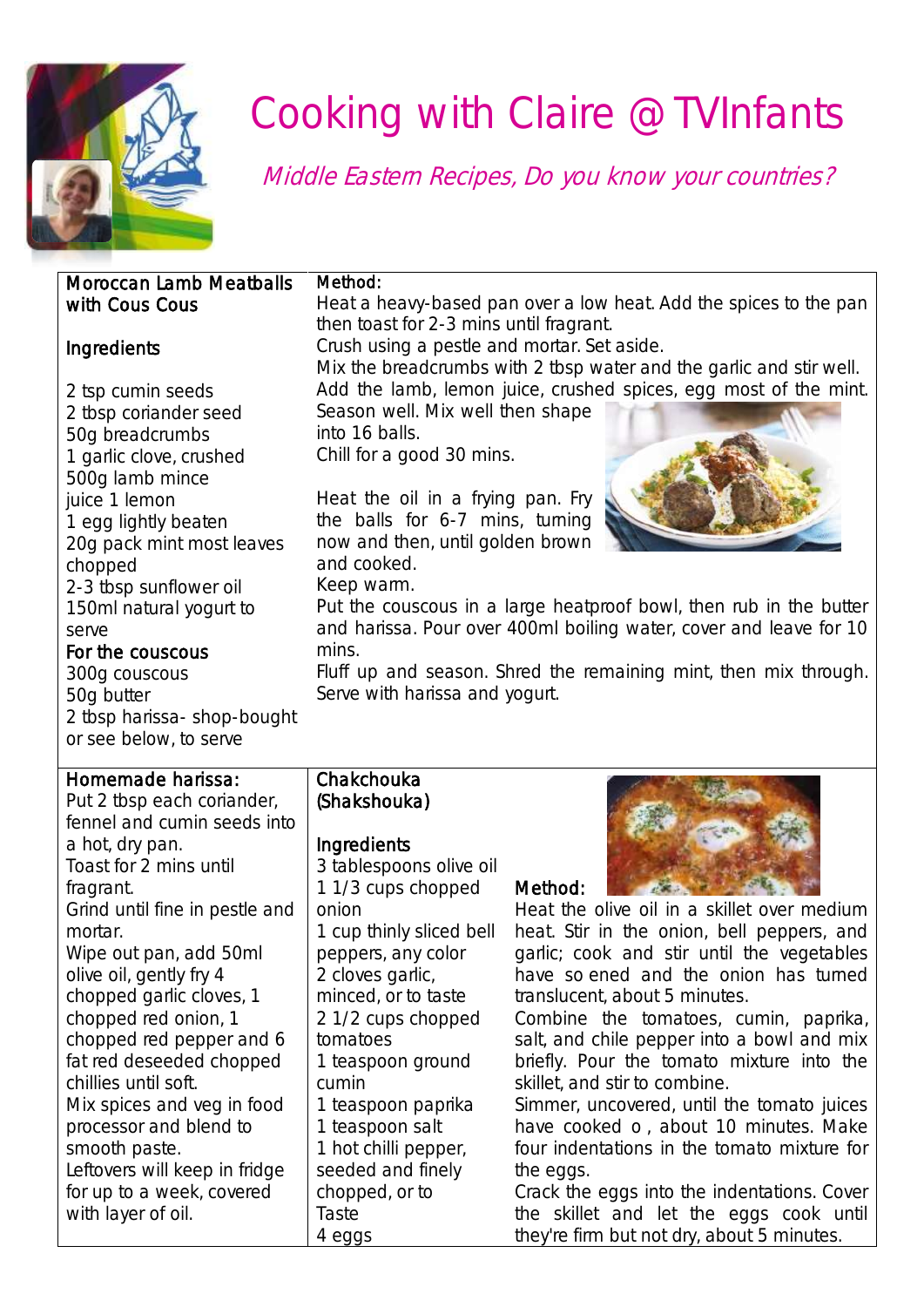#### Falafel burgers

#### Ingredients:

400g can chickpea, rinsed and drained garlic clove, chopped handful of flat-leaf parsley or curly parsley 1 tsp ground cumin 1 tsp ground coriander 1/2 tsp harissa paste or chilli powder 2 tbsp plain flour 2 tbsp sunflower oil

#### To serve

toasted pitta bread or home made flat bread (see recipe) 200g tub tomato salsa 1 bag green salad 1 small red onion, roughly chopped



#### Method:

Pat the chickpeas dry with kitchen paper. Tip into a food processor along with the onion, garlic, parsley, spices, flour and a little salt. Blend until fairly smooth, then shape into patties with your hands. Heat the oil in a nonstick frying pan, add the burgers, then quickly fry for 3 mins on each side until lightly golden. Serve with toasted pittas, tomato salsa and a green salad.

# Tabbouleh

50g barley couscous 1 tbsp extra virgin olive oil juice 1 lemon small pack parsley, finely chopped small pack mint, finely chopped small pack coriander, finely chopped 2 spring onion, white parts only, finely sliced ½ cucumber, deseeded and cut into small pieces 3 tomato, quartered, deseeded and cut into small pieces



For the tabbouleh, mix the olive oil, lemon juice and some black pepper in a small bowl. In a larger bowl, combine the rest of the tabbouleh ingredients, along with the cooked couscous, and add the dressing. Mix well.

| Kofte Kebabs:                       | Method:                                                       |
|-------------------------------------|---------------------------------------------------------------|
|                                     | Mash the garlic into a paste with the salt using a mortar     |
| Ingredients                         | and pestle or the flat side of a chef's knife on your cutting |
| 4 cloves garlic, minced             | board. Mix the garlic into the lamb along with the onion,     |
| 1 teaspoon salt                     | parsley, coriander, cumin, cinnamon, allspice, cayenne        |
| 1lb/454g ground lamb                | pepper, ginger, and pepper in a mixing bowl until well        |
| 3 tablespoons grated onion          | blended.                                                      |
| 3 tablespoons chopped fresh parsley | Form the mixture into 28 balls. Form each ball around the     |
| 1 tablespoon ground coriander       | tip of a skewer, flattening into a 2 inch oval; repeat with   |
| 1 teaspoon ground cumin             | the remaining skewers. Place the kebabs onto a baking         |
| 1/2 tablespoon ground cinnamon      | sheet, cover, and refrigerate at least 30 minutes, or up to   |
| 1/2 teaspoon ground allspice        | 12 hours.                                                     |
| 1/4 teaspoon cayenne pepper         | Preheat an outdoor grill for medium heat, and lightly oil     |
| 1/4 teaspoon ground ginger          | grate.                                                        |
| 1/4 teaspoon ground black pepper    | Cook the skewers on the preheated grill, turning              |
| 28 bamboo skewers, soaked in water  | occasionally, until the lamb has cooked to your               |
| for 30 minutes                      | desired degree of doneness, about 6 minutes for medium.       |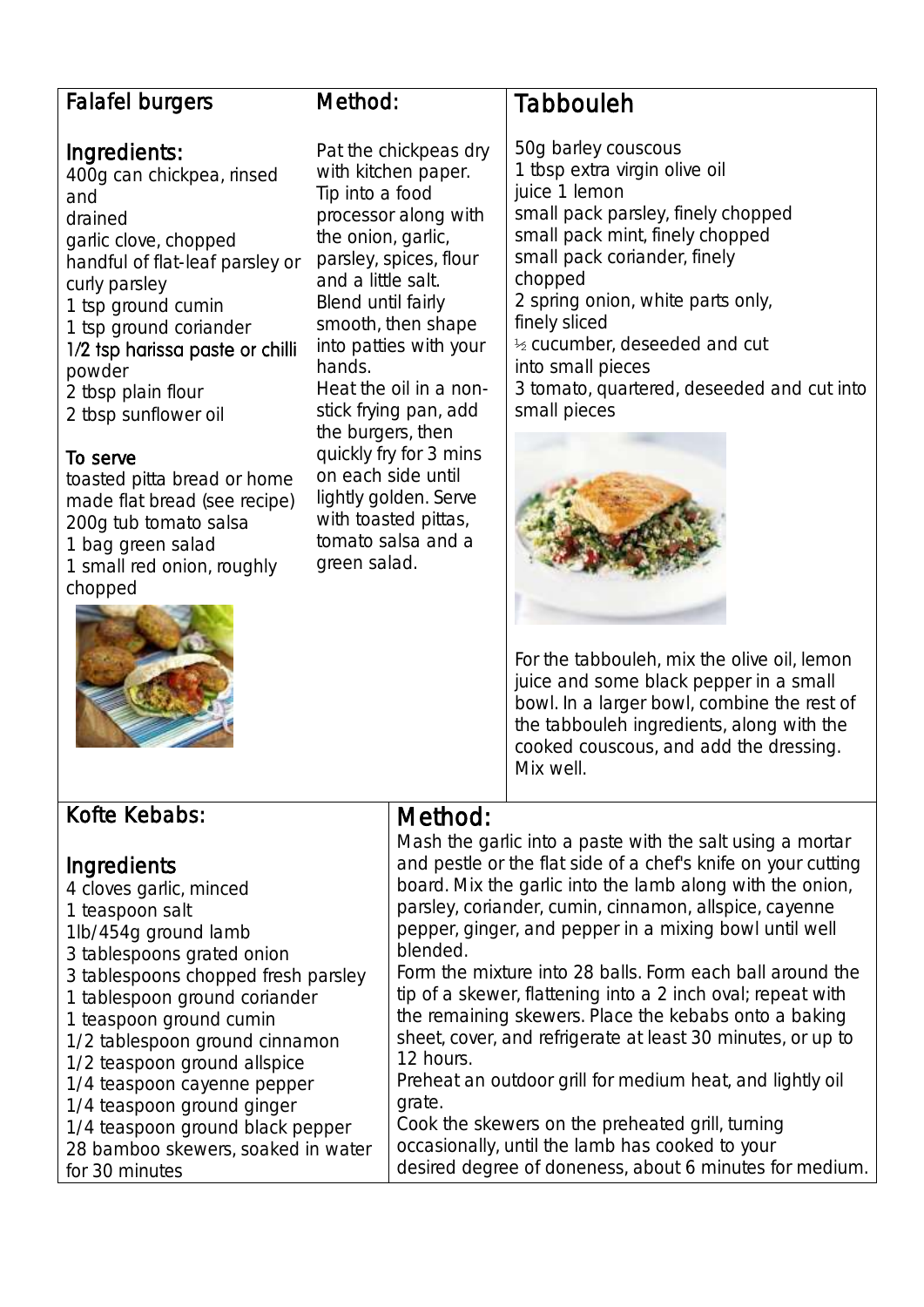## Turkish salad

1 small cucumber, deseeded and chopped 4 firm, ripe tomatoes, deseeded and chopped

1 green pepper, cored, deseeded and chopped

1 small red onion, chopped

1 small bunch of mint, finely chopped

1 tbsp extra virgin rapeseed or olive oil

100g/3½oz reduced

fat feta cheese, diced 2 tbsp chopped

1 lemon, juice only



# Hummus

parsley

200g/7oz canned chickpeas 2 tbsp lemon juice or more 2 garlic cloves, crushed 1 tsp ground cumin Salt 100ml/3½fl oz tahini (sesame seed paste) 4 tbsp water 2 tbsp extra virgin olive oil 1 tsp paprika



# Method:

For the salad, mix together the cucumber, tomatoes, pepper,

onion, mint and oil in a large serving bowl and sprinkle over the feta and parsley.

Stir in the lemon juice and season well with salt and freshly ground black pepper.

Serve by itself or as a side dish.

# Method:

Drain the chickpeas and rinse. Reserve a few whole chick peas for serving.

Combine the chickpeas, lemon juice, garlic, cumin, salt, tahini, and water in a food processor, and blend to a creamy purée.

Add more lemon juice, garlic, cumin or salt to taste. Turn out into a dinner plate, and make smooth with the back of a spoon. Drizzle with extra virgin olive oil and scatter with the reserved chickpeas.

Sprinkle with paprika and serve with pita bread, warmed in a moderate oven for three minutes, and cut into quarters.